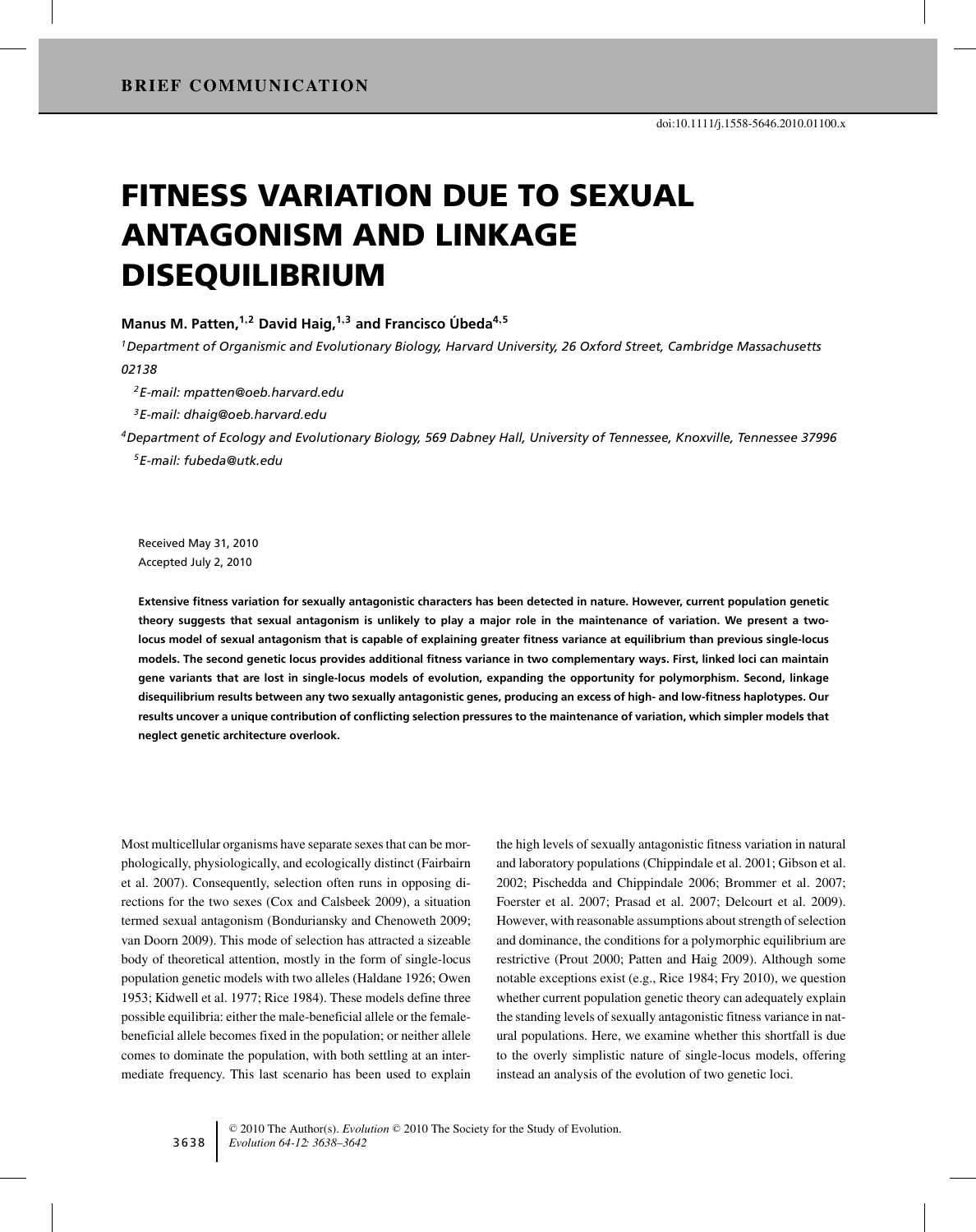## *Model*

Consider two diallelic autosomal loci, *A* and *B*, with recombination rate,  $r$ , between them. Let  $x_i$  and  $y_j$  be the frequencies of the *i*th and *j*th haplotypes in eggs and sperm, respectively, such that:  $x_1, y_1$  are the frequencies of the  $A_1B_1$  haplotype;  $x_2, y_2$  are the frequencies of the  $A_1B_2$  haplotype;  $x_3$ ,  $y_3$  are the frequencies of the  $A_2B_1$  haplotype; and  $x_4$ ,  $y_4$  are the frequencies of the  $A_2B_2$ haplotype. We assemble these into vectors:  $\mathbf{x} = [x_1, x_2, x_3, x_4]$  and  **Let**  $p<sub>x</sub>$  **and**  $p<sub>y</sub>$  **be the frequency of the**  $A<sub>1</sub>$  **allele** in eggs and sperm and  $q_x$  and  $q_y$  be the frequency of the  $B_1$  allele in eggs and sperm, respectively:  $p_{\xi} = \xi_1 + \xi_2$  and  $q_{\xi} = \xi_1 + \xi_3$ , where  $\xi \in \{x, y\}$ .

We can express the haplotype frequencies in eggs and sperm as functions of allele frequencies and the linkage disequilibrium in eggs,  $D_x$ , and in sperm,  $D_y$ . This gives

$$
x_1 = p_x q_x + D_x
$$
  
\n
$$
x_2 = p_x (1 - q_x) - D_x
$$
  
\n
$$
x_3 = (1 - p_x) q_x - D_x
$$
  
\n
$$
x_4 = (1 - p_x) (1 - q_x) + D_x
$$
  
\n
$$
x_5 = (1 - p_x) p_x - D_x
$$
  
\n
$$
x_6 = (1 - p_y) q_y - D_y
$$
  
\n
$$
x_7 = (1 - p_y) (1 - q_y) + D_y
$$
  
\n
$$
x_8 = (1 - p_y) (1 - q_y) + D_y
$$

with

$$
D_x = x_1 x_4 - x_2 x_3
$$
  
\n
$$
D_x = y_1 y_4 - y_2 y_3
$$
\n(2)

(Lewontin and Kojima 1960; Karlin 1975).

The total linkage disequilibrium in a diploid population,  $D_t$ , is calculated as half of the difference in the frequencies of coupling and repulsion double heterozygotes (Crow and Kimura 1970). In our model this is

$$
D_t = \frac{(x_1y_4 + x_4y_1) - (x_2y_3 + x_3y_2)}{2}.
$$
 (3)

Substituting (1) into (3) and simplifying gives

$$
D_t = \frac{D_x + D_y}{2} + 2\text{cov}(p, q). \tag{4}
$$

Imposing different selection pressure on the two sexes produces stable linkage disequilibrium in polymorphic populations even when there is no epistasis between the loci considered  $(Úbeda et al. 2010).$ 

Let  $w_{ijf}$  and  $w_{ijm}$  be the fitness of female and male zygotes that develop from the union of the *i*th egg haplotype and the *j*th sperm haplotype. We arrange these fitness values in a matrix

$$
\mathbf{W}_{\chi} = \begin{bmatrix} w_{11\chi} & w_{12\chi} & w_{13\chi} & w_{14\chi} \\ w_{21\chi} & w_{22\chi} & w_{23\chi} & w_{24\chi} \\ w_{31\chi} & w_{32\chi} & w_{33\chi} & w_{34\chi} \\ w_{41\chi} & w_{42\chi} & w_{43\chi} & w_{44\chi} \end{bmatrix}, \tag{5}
$$

where  $\chi \in \{m, f\}$ .

The  $w_{ij\chi}$  are determined by combining fitness at each locus to produce an individual's overall fitness. Genotypes *A*1*A*1, *A*1*A*2, and  $A_2A_2$  have fitnesses  $1 - s_f$ ,  $1 - h_f s_f$ , and 1 in females and 1,  $1 - h_m s_m$ , and  $1 - s_m$  in males, respectively. Fitness at the *B* locus is parameterized in the same way. We constrain the selection parameter to  $0 < s_{\chi} \leq 1$ , and we assume that allelic effects are additive at both loci  $(h<sub>x</sub> = <sup>1</sup>/<sub>2</sub>)$ , which guarantees opposing directional selection in the two sexes. Throughout, we take the fitness of a zygote, w*ij*χ, to be exactly the product of the fitnesses at each locus (Table 1). Therefore, there is no multiplicative epistasis within sexes.

The recursion equations for the frequencies of haplotypes in the next generation are:

$$
\bar{w}_f x_i' = \frac{1}{2} \left[ x_i (\mathbf{W_f y})_i + y_i (\mathbf{W_f^T x})_i \right] - \varepsilon_i r a_f D_t \tag{6a}
$$

$$
\bar{w}_m y_i' = \frac{1}{2} \left[ x_i (\mathbf{W_m y})_i + y_i (\mathbf{W_m^T x})_i \right] - \varepsilon_i r a_m D_t \qquad (6b)
$$

with  $\bar{w}_{\gamma}$ , the mean fitness of females or males, defined as  $\bar{w}_{\gamma}$  = **x<sup><b>T</sup>W**<sub> $\chi$ </sub>**y**,  $\varepsilon_i = 1$  for  $i = 1, 4$  and  $\varepsilon_i = -1$  for  $i = 2, 3$ , and  $a_{\chi} =$ </sup>  $(1 - \frac{1}{2} \cdot s_{\chi})^2$  is the fitness of double heterozygotes (Table 1).

The complexity of this model makes solving for polymorphic equilibria challenging. We use a code written in Matlab (2009) to calculate the equilibrium (denoted by "∧") allele and haplotype frequencies, as well as equilibrium values of linkage disequilibrium. The equilibrium population attained is called the "E" population.

We also construct an artificial metapopulation from these equilibrium allele frequencies that has the following haplotype frequencies:

Table 1. Two-locus fitness parameterization for females. This is equivalent to W<sub>f</sub> from equation (5) of the main text. Row and column **reflect the haplotype inherited from the female and male parent, respectively.**

|          | $A_1B_1$                       | $A_1B_2$                    | $A_2B_1$                | $A_2B_2$                  |
|----------|--------------------------------|-----------------------------|-------------------------|---------------------------|
| $A_1B_1$ | $(1-s_f)^2$                    | $(1-s_f)(1-\frac{1}{2}s_f)$ | $(1-s_f)(1-1/2s_f)$     | $(1 - \frac{1}{2} s_f)^2$ |
| $A_1B_2$ | $(1-s_f)(1-\frac{1}{2}s_f)$    | $(1 - s_f)$                 | $(1-\frac{1}{2}s_f)^2$  | $(1 - \frac{1}{2} s_f)$   |
| $A_2B_1$ | $(1-s_f)$ $(1-\frac{1}{2}s_f)$ | $(1 - \frac{1}{2} s_f)^2$   | $(1 - s_f)$             | $(1 - \frac{1}{2} s_f)$   |
| $A_2B_2$ | $(1 - \frac{1}{2} s_f)^2$      | $(1 - \frac{1}{2} s_f)$     | $(1 - \frac{1}{2} s_f)$ |                           |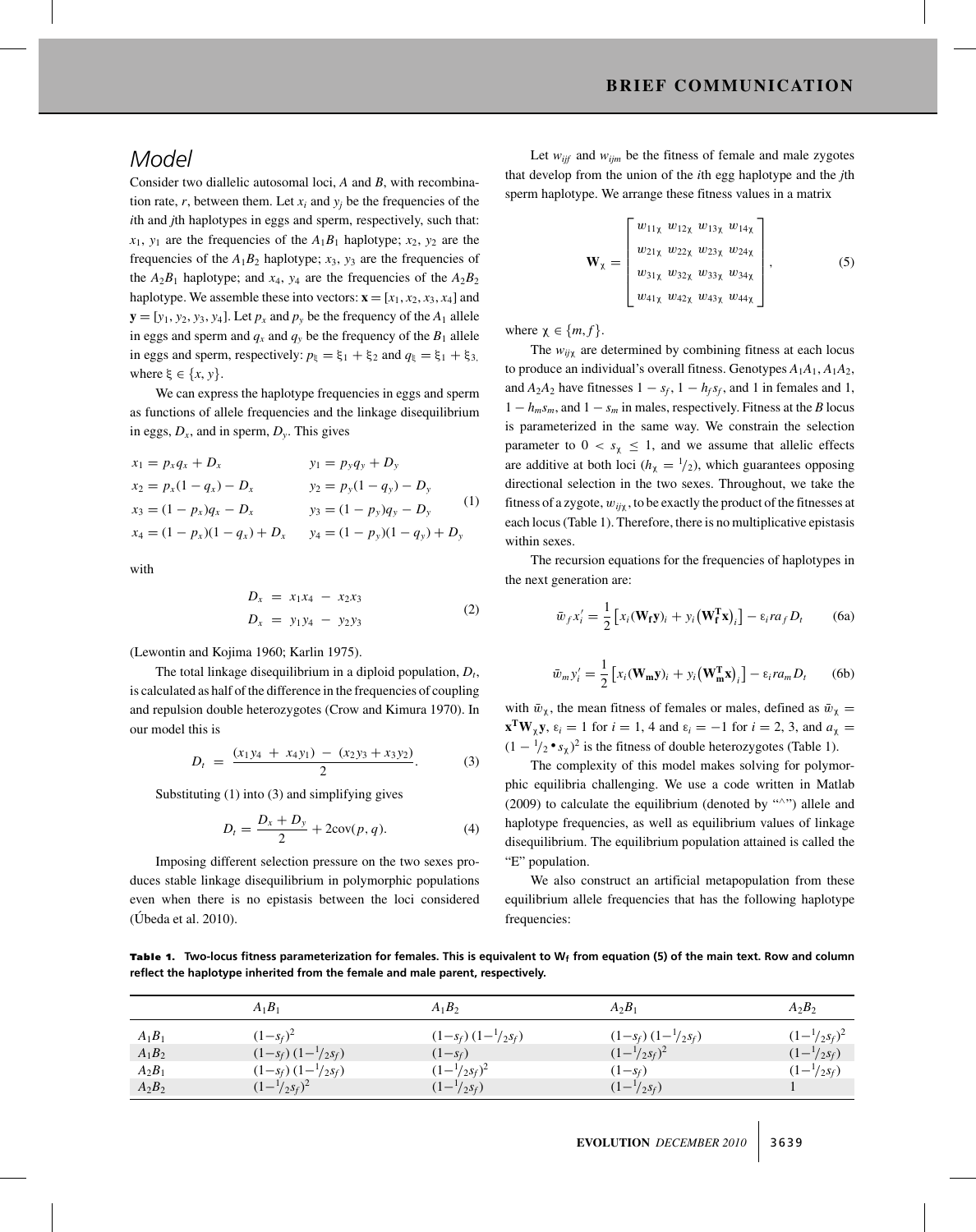$$
x_{1L} = \hat{p}_x \hat{q}_x \qquad y_{1L} = \hat{p}_y \hat{q}_y x_{2L} = \hat{p}_x (1 - \hat{q}_x) \qquad y_{2L} = \hat{p}_y (1 - \hat{q}_y) x_{3L} = (1 - \hat{p}_x) \hat{q}_x \qquad y_{3L} = (1 - \hat{p}_y) \hat{q}_y x_{4L} = (1 - \hat{p}_x)(1 - \hat{q}_x) \qquad y_{4L} = (1 - \hat{p}_y)(1 - \hat{q}_y).
$$
 (7)

We call this the "L" population. Although the L population has exactly the same allele frequencies as the E population, it has no linkage disequilibrium in gametes, which is achieved by combining alleles at random between loci within each sex.

For the E population, the fitness variance of females is given by

$$
V_E = \sum_{ij} \hat{x}_i \hat{y}_j (w_{ijf} - \bar{w}_{jE})^2.
$$
 (8a)

For the L population, the fitness variance of females is given by

$$
V_L = \sum_{ij} x_{iL} y_{jL} (w_{ijf} - \bar{w}_{fL})^2.
$$
 (8b)

Their difference,  $V_E - V_L$ , is given by

$$
\Delta V = \frac{1}{4}s_f^2 \left[ c_x \hat{D}_x + c_y \hat{D}_y - \frac{1}{4}s_f^2 (\hat{D}_x - \hat{D}_y)^2 \right],
$$
 (9)

where  $c_x = 2 - (2 + \hat{p}_y + \hat{q}_y - \hat{p}_x - \hat{q}_x)s_f + \lfloor \frac{1}{4} + \frac{1}{2}(\hat{p}_y(1 \hat{q}_x$  ) +  $\hat{q}_y$ (1 –  $\hat{p}_x$ ) +  $\hat{p}_y \hat{q}_y - \hat{p}_x \hat{q}_x$ )*s*<sup>2</sup><sub>*f*</sub> and *c<sub>y</sub>* = 2 – (2 +  $\hat{p}_x$  +  $\hat{q}_x - \hat{p}_y - \hat{q}_y s_f + \left[ \frac{1}{4} + \frac{1}{2} (\hat{p}_x (1 - \hat{q}_y) + \hat{q}_x (1 - \hat{p}_y) + \hat{p}_x \hat{q}_x - \hat{q}_y s_f \right]$  $(\hat{p}_y \hat{q}_y)$ *s*<sup>2</sup><sub>*f*</sub>. Extending this to male fitness variance is straightforward.

## *Results*

We discover two sources of additional fitness variance in our model of two genetic loci. First, there is an increased opportunity for polymorphism as the recombination rate decreases. This means that the parameter space contains more area that permits polymorphism (Fig. 1). In a one-locus model of sexual antagonism, this area is bounded by

$$
\frac{s_m}{1+s_m} < s_f < \frac{s_m}{1-s_m}.\tag{10}
$$

(Kidwell et al. 1977). The results from our numerical analyses show that the opportunity for polymorphism when  $r = 0.5$ approximates this condition (Fig. 1).

When  $r = 0$ , the population behaves virtually like a single locus with four alleles (the four haplotypes), which allows for an analytical statement of the opportunity for polymorphism. At polymorphic equilibrium, only two haplotypes persist, and their invasion conditions bound the parameter space that allows maintained polymorphism

$$
1 + \frac{1}{1 - \sqrt{8 - (s_m - 2)^2}} < s_f < 2 - \sqrt{\frac{(2 - 3s_m)^2 - 2s_m^2}{(1 - s_m)^2}}. \tag{11}
$$

As shown in Figure 1, the area described by (11) subsumes and expands upon that of (10). For  $0 < r < 0.5$ , statements of the opportunity for polymorphism are too complex to calculate analytically, but the spaces they bound are intermediate in size between the extremes described by (10) and (11).

Further comparison of these extremes helps define the limits of how much additional fitness variance linkage might provide. By integrating, we find that (10) blankets ∼39% of the total parameter space, whereas (11) covers  $\sim$ 49%, representing a  $\sim$ 26% increase in the area that permits polymorphism. The percent increase in area that perfect linkage provides increases as we narrow consideration to smaller selection coefficients. If we constrain parameter space to  $0 < s_{\chi} < 0.1$ , equivalent to assuming that all mutations have smaller fitness effects, linkage accounts for a ∼45% increase in the opportunity for polymorphism. Considering weaker selection still, with  $0 < s_{\chi} < 0.01$ , linkage accounts for a ∼49% increase in the opportunity for polymorphism. Note that the total opportunity for polymorphism shrinks as selection strength declines for both linked and unlinked loci (Fig. 1). However, the relative amount of additional opportunity that linkage provides increases with decreasing selection strength.

Second, linkage disequilibrium exists at any polymorphic equilibrium in a two-locus model of sexual antagonism (Ubeda et al. 2010). The additional variance caused by the linkage disequilibrium in gametes is given in equation (9). This comparison is shown graphically in Figure 1C, D across a range of selection coefficients and recombination rates. For all fitness parameterizations, provided  $r < 0.5$ , the linkage disequilibrium in gametes that evolves under sexual antagonism is responsible for excess fitness variance at equilibrium, ranging from 50% to a negligible amount. Generally speaking, the excess fitness variance provided by linkage disequilibrium in the gametes increases with increasing selection and decreasing recombination. At the extreme, in the absence of recombination, the excess variance due to linkage disequilibrium is almost as great as the variance caused by allelic variation alone (Figs. 1C, D). As recombination grows, selection strength needs to grow accordingly for the contribution of linkage disequilibrium to be significant (Figs. 1C, D). For example, for two tightly linked genes: if  $r = 0.001$  and  $s_m = s_f = 0.1$ , the variance excess is ~33%; if  $r = 0.01$  and  $s_m = s_f = 0.1$ , the variance excess is ∼6%.

### *Discussion*

Our model provides greater fitness variance at equilibrium than is predicted by one-locus theory in two ways. First, linkage increases the likelihood that a locus retains allelic—and therefore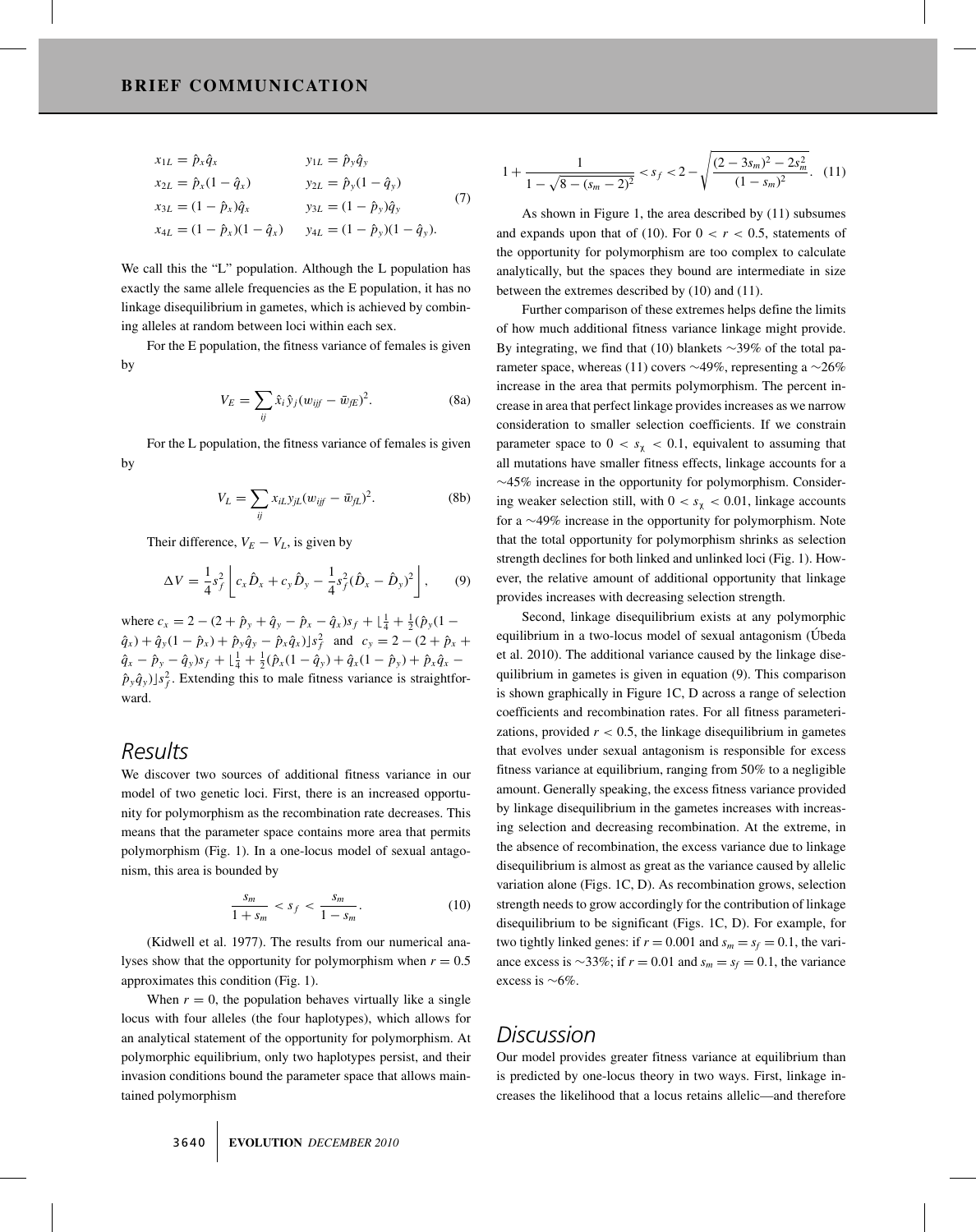

Figure 1. **Equilibrium fitness variance of females. Fitness variance of females is depicted by the area of the circles in each plot. In general, fitness variance increases with increasing selection strength and lowerrecombination. (A) The fitness variance of the equilibrium** population, V<sub>E</sub> (eq. 8a). Additionally, the boundary of the opportunity for polymorphism in a one-locus model is shown as a dashed line (eq. 10). (B) The fitness variance of a metapopulation without any linkage disequilibrium in its gametes, V<sub>L</sub> (eq. 8.b). (C) The proportion of fitness variance,  $\frac{V_E-V_L}{V_E}$ , that linkage disequilibrium in the gametes provides. In (A−C), the range of parameter values *s* explored is **[0.05, 0.95] with increments of 0.05. (D) Detail of previous figure with a low recombination rate and weak selection. In D, the range of parameter values** *s* **explored is [0.001, 0.097] (shaded box in C) with increments of 0.004.**

fitness—variation. When two sexually antagonistic genes are linked (*r* < 0.5), each can remain polymorphic under selection coefficients that result in fixation of one or the other allele in a single-locus model. The higher incidence of polymorphism in the two-locus model provides a boost to fitness variance because when fixation occurs, fitness variance is erased. The tighter the linkage, the greater is the expansion of parameter space to support polymorphism; for weak selection and loose linkage, this additional opportunity for polymorphism is vanishingly small. Thus, the population is more likely to retain fitness variance when loci are more tightly linked (Fig. 1). In one-locus models of sexual antagonism (Prout 2000; Patten and Haig 2009), strong selection is more conducive to a polymorphic equilibrium than weak selection. Intuitively, linkage favors polymorphism in our two-locus model by effectively increasing the strength of selection at each locus. The relative increase in the area of parameter space that permits polymorphism is greater for weak selection.

Second, sexual antagonism generates stable linkage disequilibrium (Úbeda et al. 2010), which alters fitness variance by its